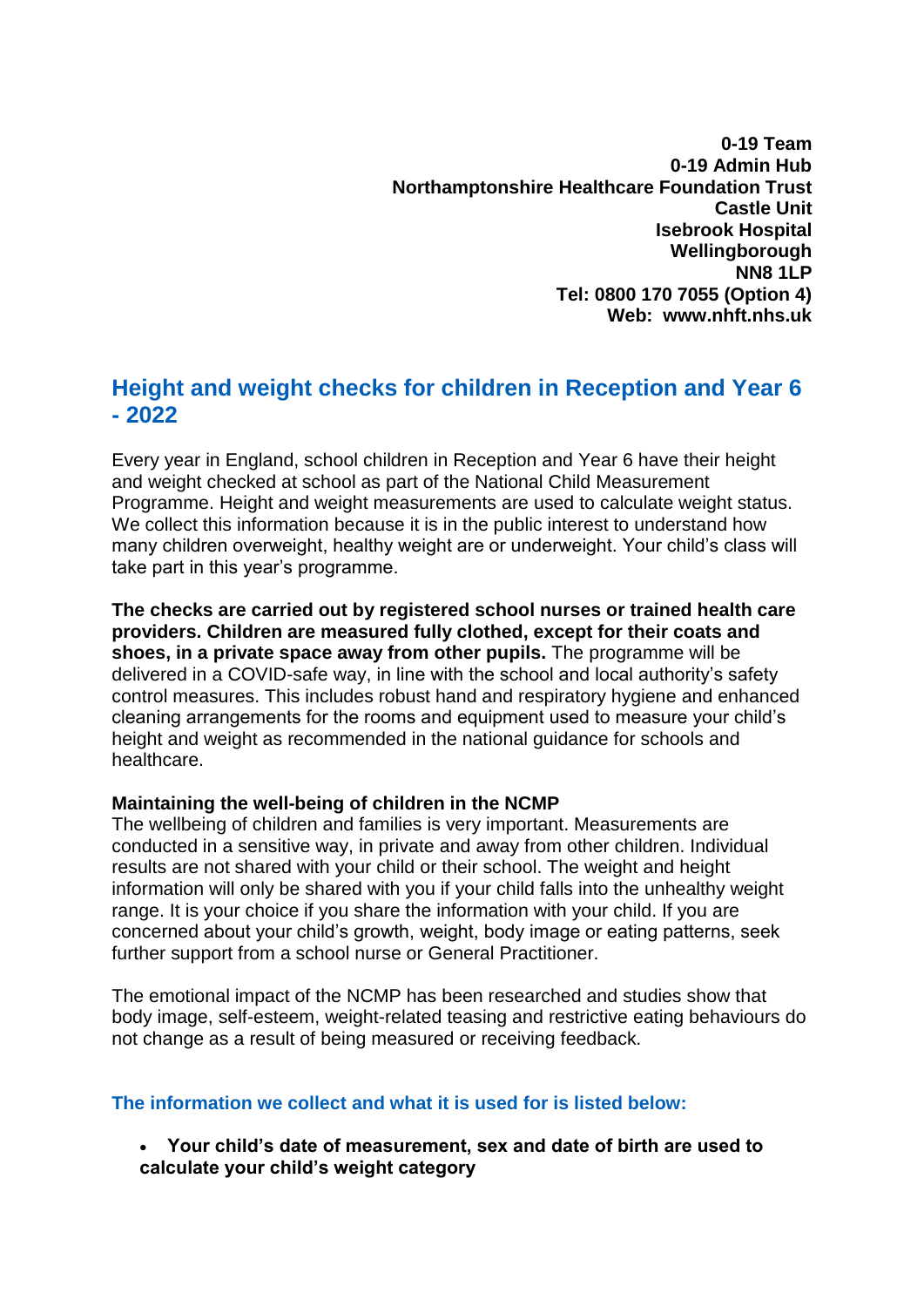• **Your child's name, date of birth and NHS Number are used to link your child's measurements in Reception and Year 6. Other data sets held by NHS Digital and the Department of Health and Social Care may also be linked as this would let us add information from health and education records, where lawful to do so. This enables a better understanding of how and why the weight of children is changing, how this affects children's health and education, and how we can improve the care children receive. This includes your child's health data relating to;**

o **their birth, hospital care (including time in hospital and out-patient appointments and diagnosis of medical conditions)**

- o **mental health**
- o **social care**

o **primary care - includes all healthcare outside of hospital such as GP and dental appointments,**

o **public health - including data relating to preventing ill health such as immunisation records**

- o **records for when and the reason why people pass away**
- o **medical conditions such as cancer, diabetes**
- o **health, lifestyle and wellbeing surveys that your child has participated in**

• **Your child's ethnicity and address are used to help understand some of the reasons for the difference and changes in child weight across England**

• Your address is required to send you your child's feedback letter if they are an unhealthy weight range. This will include your child's measurements together with information about healthy eating, being active.

• Your email address and telephone number are required as we may contact you by email or telephone to discuss your child's feedback/ send you your child's feedback letter by email/ offer you further support following your child's height and weight measurement.

**All the data collected is also used for improving health, care and services through research and planning.**

**All this information is treated confidentially and held securely. No individual measurements will be given to school staff or other children.**

### **How the data is used**

**The information collected from all schools in the area will be gathered together and held securely by North and West Northamptonshire Council. We will store your child's information as part of their local child health record on the NHS's child health information database and share it with their GP.** 

**All the information collected about your child will be sent by us to NHS Digital. NHS Digital is responsible for collecting data and information about health and care so that this can be used to monitor and improve the care provided to people across England.**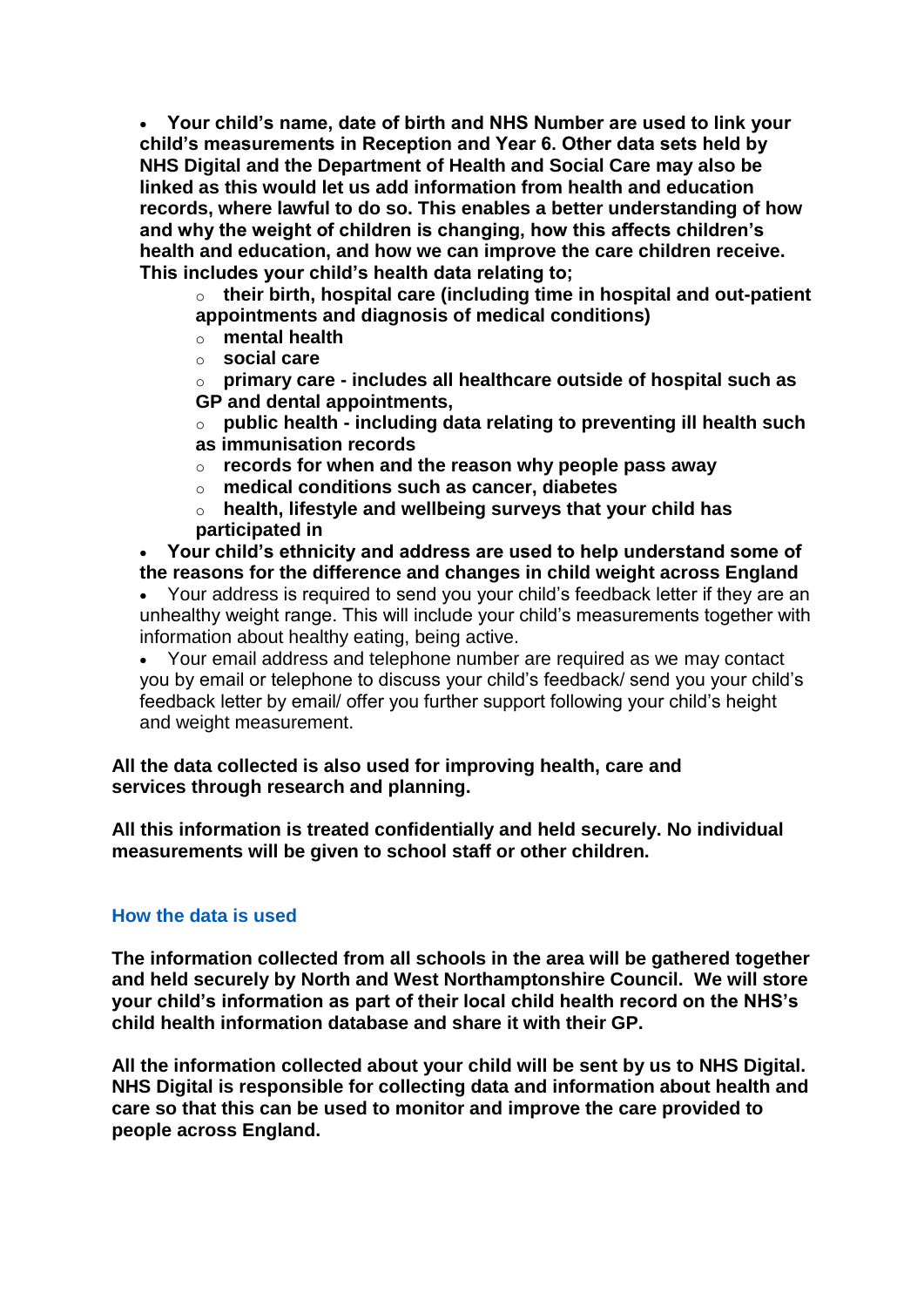**The information collected about your child will also be shared by NHS Digital with Public Health England but in a de-personalised form only. This means Public Health England will not be able to identify your child. Public Health England is responsible for working to protect and improve the nation's health.**

**Both NHS Digital and Public Health England will use the information from the National Child Measurement Programme to better understand numbers and trends in child weight and body mass index (BMI). This helps with the planning of services to support healthy lifestyles in your area. No information will ever be published by NHS Digital or Public Health England that identifies your child.**

**De-personalised information from the National Child Measurement Programme may also be shared by NHS Digital with other organisations, such as universities. This is to help improve health, care and services through research and planning. This information cannot be used to identify your child, and NHS Digital only ever shares information for research with the approval of an independent group of experts.**

## **Withdrawing your child from the National Child Measurement Programme**

#### **If you are happy for your child to be measured, you do not need to do anything.**

If you do not want your child's height and weight to be checked, or your child has a medical condition that affects their height or weight please let us know by 12<sup>th</sup> April 2022 using the email address kingsthorpe.nhft@nhs.net

We will need to know the following details within the email for the opt-out to be processed:-

- Name of person sending the email
- Relationship to child
- Name of child
- DOB of child
- Child's main home address
- Parent/Carer's email
- Parent/carer's phone number
- Child's School
- Child's Year group and class
- Reason for decision to opt out including any medical conditions

Children will not be made to take part on the day if they do not want to.

If you do not wish for your child to be screened in school please make sure you email us with the opt-out details above by the requested date.

**\*\* Please note that you will only hear from us if your child falls into an unhealthy weight range. If we have not made contact with you within 12 weeks of the above**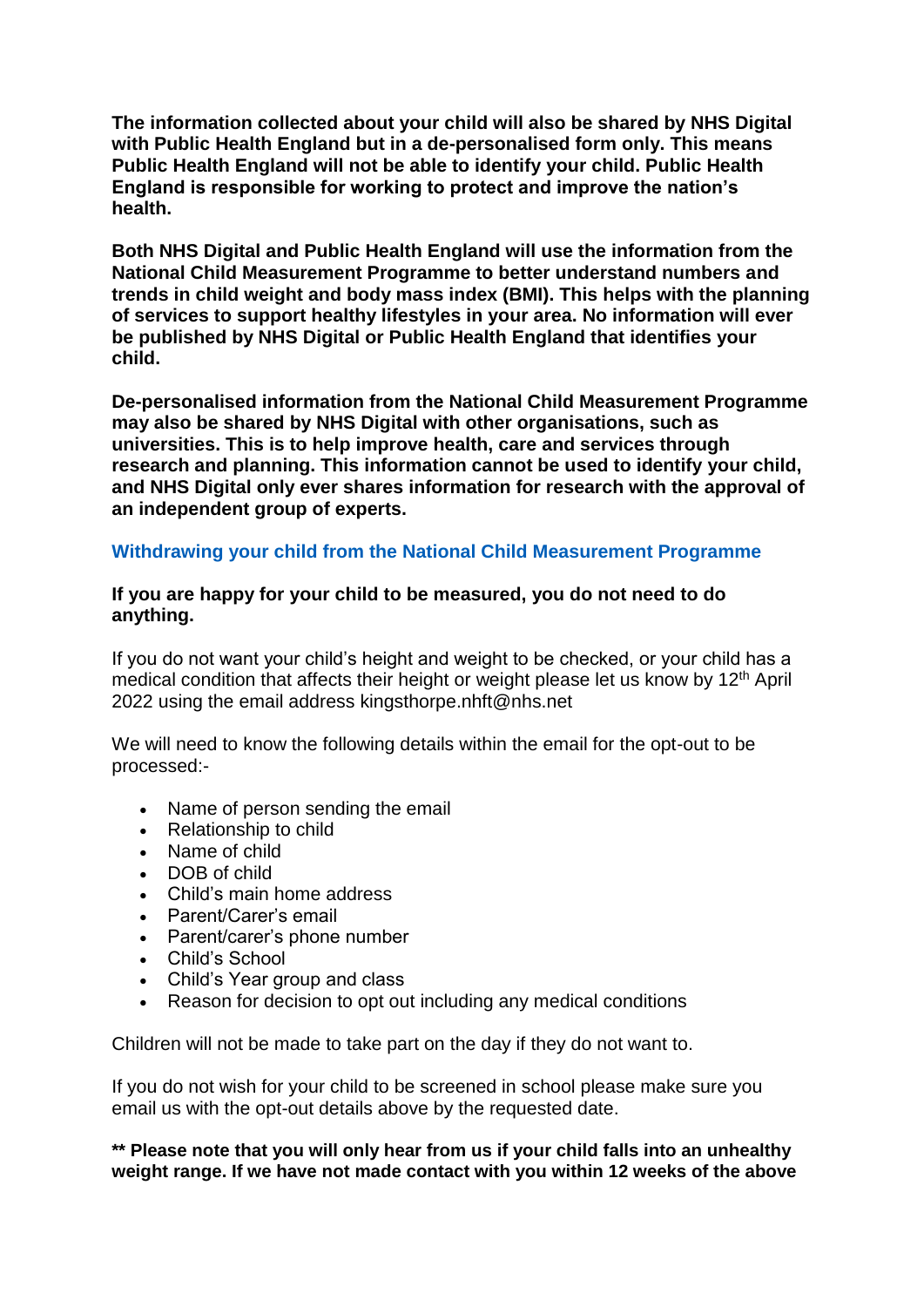**date, the measurements of your child indicated at that time that they were a healthy weight \*\***

### **Further information**

Further information about the National Child Measurement Programme can be found at [https://www.nhs.uk/live-well/healthy-weight/national-child-measurement](https://www.nhs.uk/live-well/healthy-weight/national-child-measurement-programme/)[programme](https://www.nhs.uk/live-well/healthy-weight/national-child-measurement-programme/)

Information and fun ideas to help your kids stay healthy can be found at <https://www.nhs.uk/change4life>

Information about how we collect and use information can be found at <https://www.nhft.nhs.uk/privacy>

Information about how NHS Digital and Public Health England collect and use information can be found at [https://digital.nhs.uk/about-nhs-digital/our-work/keeping](https://digital.nhs.uk/about-nhs-digital/our-work/keeping-patient-data-safe/how-we-look-after-your-health-and-care-information)[patient-data-safe/how-we-look-after-your-health-and-care-information](https://digital.nhs.uk/about-nhs-digital/our-work/keeping-patient-data-safe/how-we-look-after-your-health-and-care-information) and [https://www.gov.uk/government/organisations/public-health-england/about/personal](https://www.gov.uk/government/organisations/public-health-england/about/personal-information-charter)[information-charter](https://www.gov.uk/government/organisations/public-health-england/about/personal-information-charter)

Information about the organisations NHS Digital has shared information from the National Child Measurement Programme can be found at [https://digital.nhs.uk/services/national-child-measurement-programme](https://digital.nhs.uk/services/national-child-measurement-programme/)

Yours faithfully,

Louisa Russell Head of 0-19 Services

### **How your child's data is collected and processed as part of the National Child Measurement Programme (NCMP)**

Local authorities have a legal duty to collect the NCMP data. They do this by following guidance from Public Health England. Local authorities are responsible for making decisions on how the data is collected and for making sure it is protected. Local NCMP service providers are contracted to carry this out; this might be through the school nursing team working in schools or a local healthcare provider. The team collecting the data enter it into the NCMP IT system, which is provided by NHS Digital. The data may also be entered into a local child health information system. Your local authority is responsible for sending the data to NHS Digital. NHS Digital and Public Health England are jointly responsible for the data held at a national level. Your local authority is responsible for the data held locally.

#### **The chart below displays what happens to your child's data as part of the NCMP.**